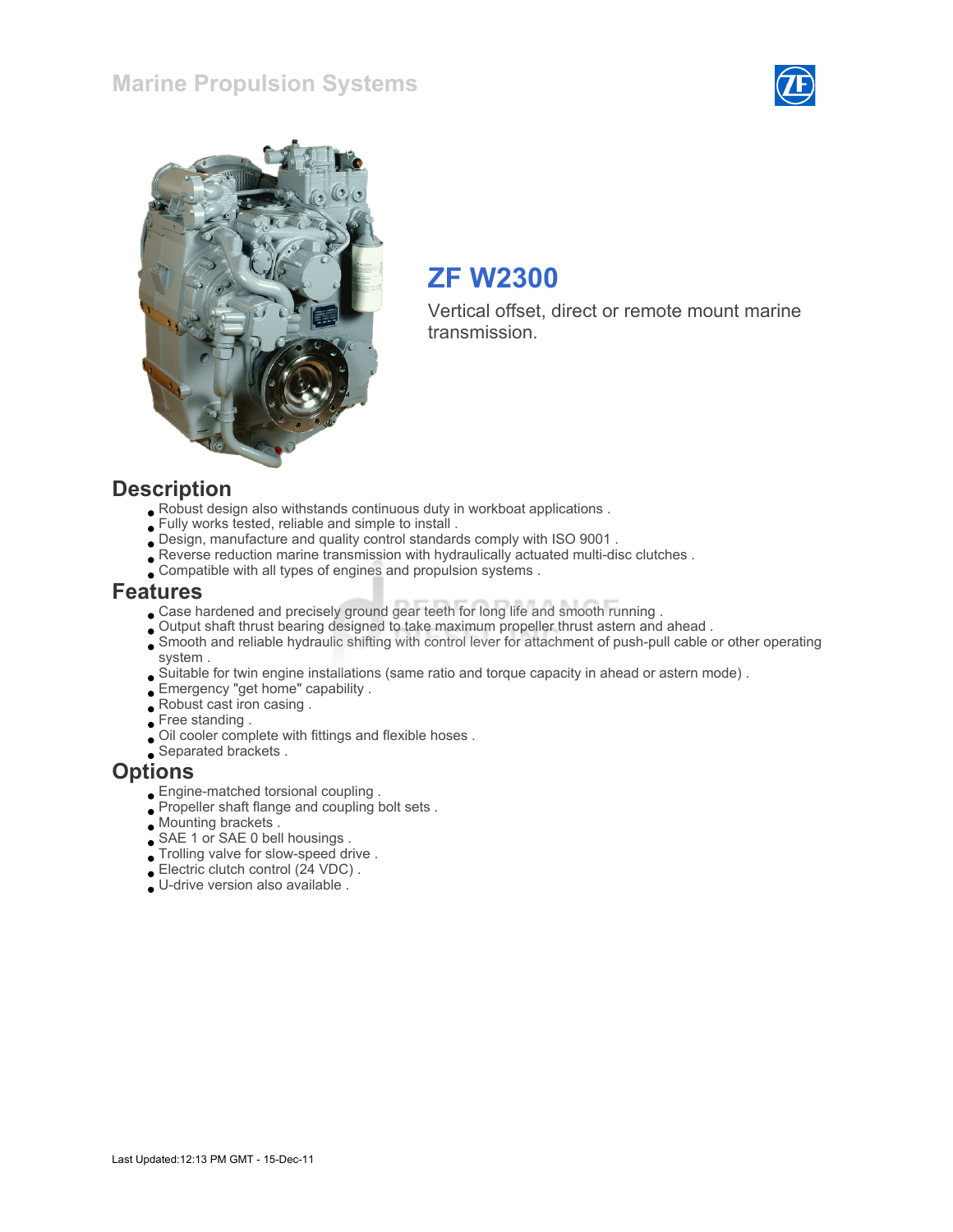

## Continuous Duty

| <b>RATIOS</b>                                 |      |      | MAX. TORQUE POWER/RPM |                                   |           |    |    | <b>INPUT POWER CAPACITY</b> |                                |     | <b>MAX</b> |
|-----------------------------------------------|------|------|-----------------------|-----------------------------------|-----------|----|----|-----------------------------|--------------------------------|-----|------------|
|                                               | Nm   | ftlb | <b>kW</b>             | hp                                | <b>kW</b> | hp | kW | hp                          | <b>kW</b>                      | hp  | <b>RPM</b> |
|                                               |      |      |                       |                                   |           |    |    |                             | 1200 rpm   1600 rpm   1800 rpm |     |            |
| $\boxed{ }$ 3.028, 3.500, 4.000, 4.444, 4.760 | 2692 | 1986 |                       | 0.2819 0.3780 338 454 451 605 507 |           |    |    |                             |                                | 680 | 1800       |
| * Concial Order Patio                         |      |      |                       |                                   |           |    |    |                             |                                |     |            |

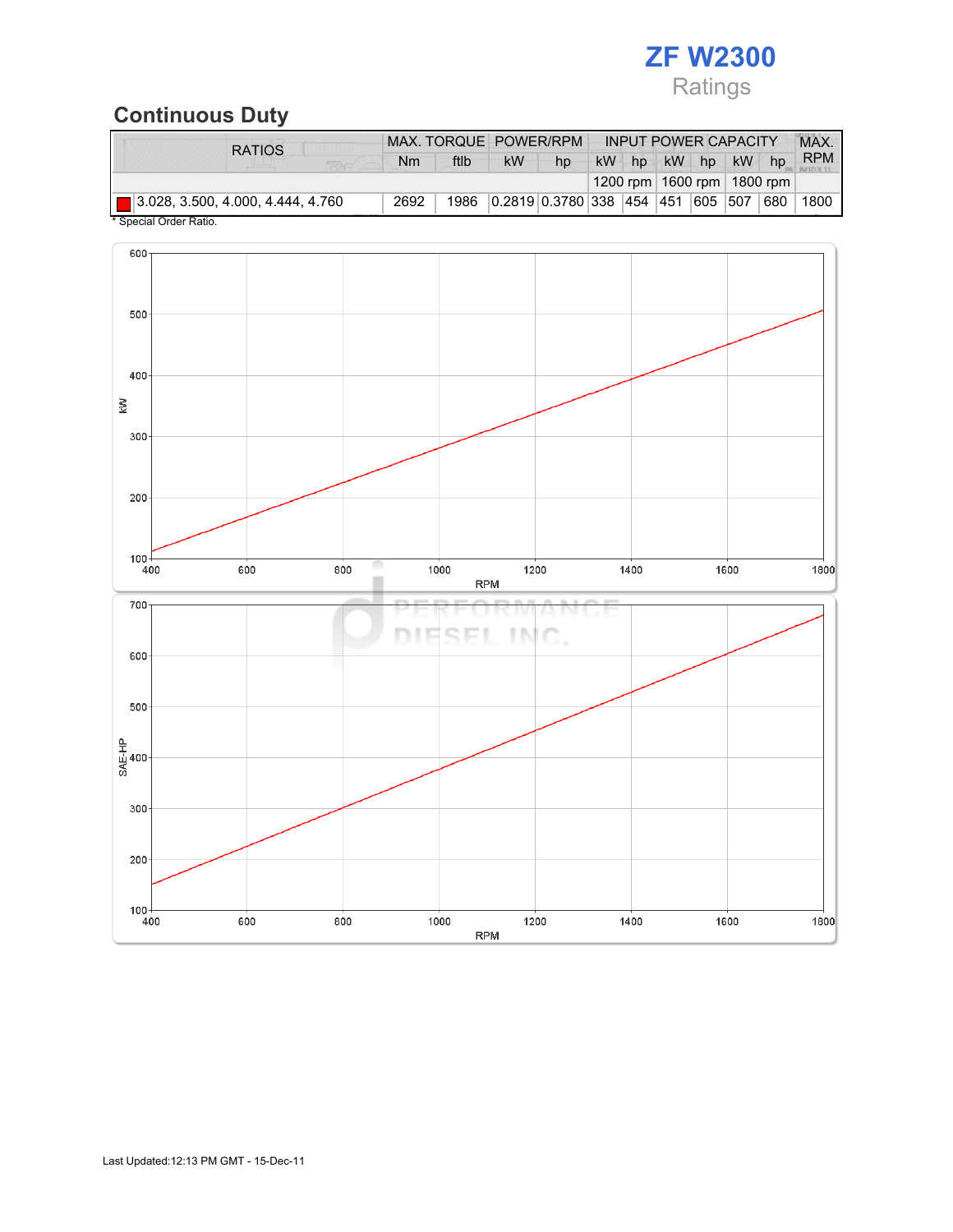

⊂



|   |                |                |                | mm (inches)                                                                                        |             |  |                            |       |           |  |
|---|----------------|----------------|----------------|----------------------------------------------------------------------------------------------------|-------------|--|----------------------------|-------|-----------|--|
| A | B <sub>1</sub> | B <sub>2</sub> | H <sub>1</sub> | H <sub>2</sub>                                                                                     |             |  | L <sub>2</sub>             | $L_3$ | Bell Hsg. |  |
|   |                |                |                | 335 (13.2) 340 (13.4) 340 (13.4) 300 (11.8) 667 (26.3) 589 (23.2) 435 (17.1) 115 (4.53) 115 (4.53) |             |  |                            |       |           |  |
|   |                | Weight kg (lb) |                |                                                                                                    |             |  | Oil Capacity Litre (US qt) |       |           |  |
|   |                | 590 (1,298)    |                |                                                                                                    | 27.0 (28.6) |  |                            |       |           |  |

# SAE Bell Housing Dimensions

| SAE No. |                                                         |  |    | R                                                 |    |  | <b>Bolt Holes</b><br><b>Diameter</b> |  |
|---------|---------------------------------------------------------|--|----|---------------------------------------------------|----|--|--------------------------------------|--|
|         | mm                                                      |  | mm |                                                   | mm |  | mm                                   |  |
| 0       |                                                         |  |    | 647.7 25.5 679.45 26.75 711.2 28.0 16 13.49 17/32 |    |  |                                      |  |
|         | 511.18 20.125 530.23 20.875 552.45 21.75 12 11.91 15/32 |  |    |                                                   |    |  |                                      |  |

## Output Coupling Dimensions

|  |  |  |  |  |  |                      | <b>Bolt Holes</b> |     |                                              |      |
|--|--|--|--|--|--|----------------------|-------------------|-----|----------------------------------------------|------|
|  |  |  |  |  |  |                      |                   | No. | Diameter (E)                                 |      |
|  |  |  |  |  |  | mm in mm in mm in mm |                   |     | mm                                           |      |
|  |  |  |  |  |  |                      |                   |     | 285 11.2 245 9.65 175 6.89 22.0 0.87 12 20.2 | 0.80 |